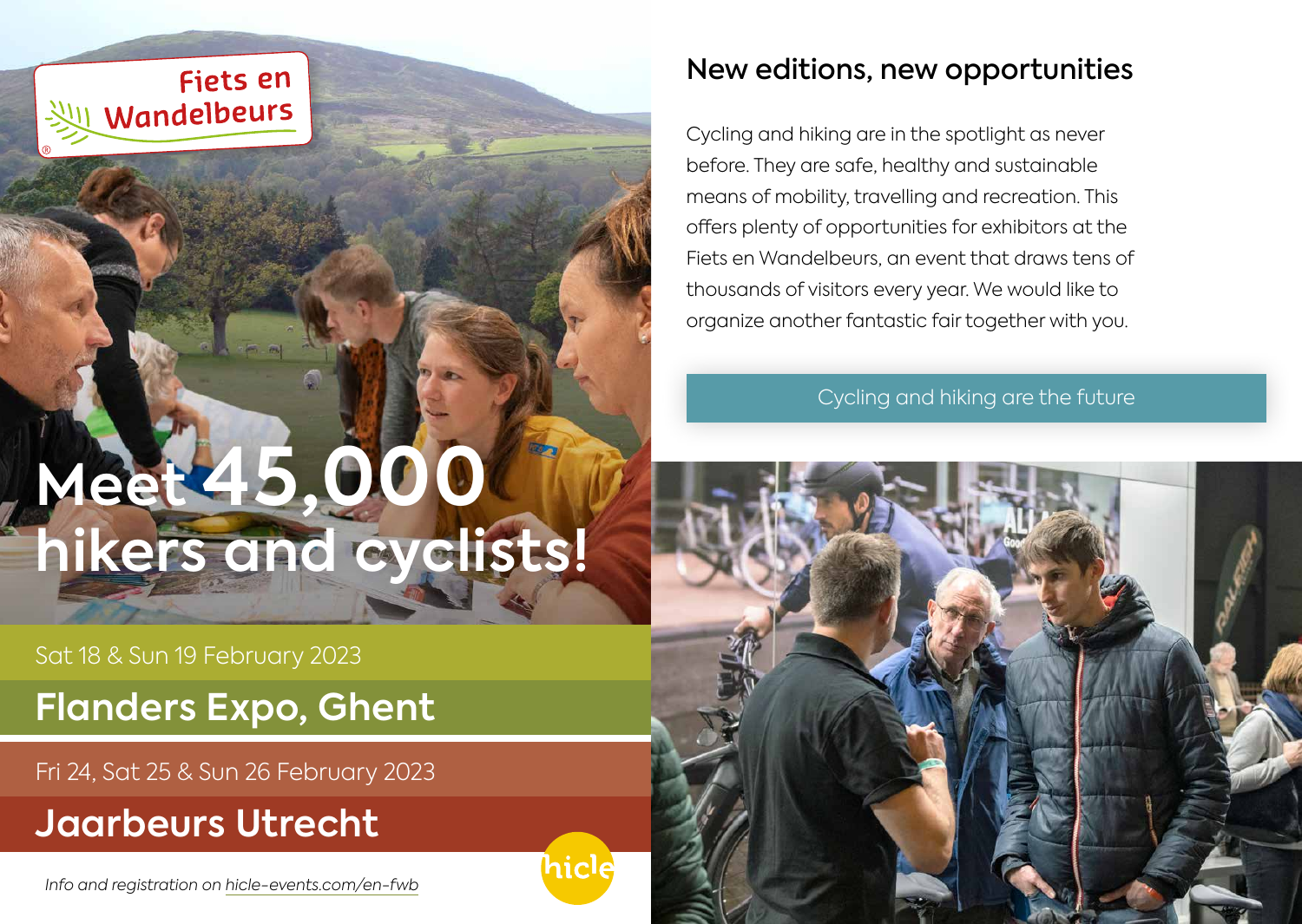## Tried and tested concept

The Fiets en Wandelbeurs traditionally signals the start of the new hiking and cycling season. Hundreds of volunteers work on every edition of the Fair, to make it a celebration. Commercial offering combined with a well-prepared programme of contents, are the pillars of this tried and tested concept.

In 2023 the Fiets en Wandelbeurs will once again take place with E-bike Xperience in Utrecht and E-bike Challenge in Ghent. Together, they constitute the place where consumers can get their bearings in the field of active recreation and sustainable forms of travelling and mobility. This leads to a lively interchange; many visitors have a look in at the neighbouring events, to everyone's mutual benefit.

## Meet the cyclists and hikers!

Visitors to the Fiets en Wandelbeurs are enthusiasts, genuinely interested in what the Fair has to offer, and go straight for information about destinations at home and abroad, routes, package deals, outdoor equipment, bicycles and e-bikes. They want to be well prepared before they set off and are ready to spend a fair amount to do so. According to many exhibitors: "They are the nicest and best people that we encounter at events."

| age              | 90% are over 50                                |
|------------------|------------------------------------------------|
| education        | 61% are highly educated                        |
| holiday          | 45% go on holiday at least 3x a year           |
| expenditure      | € 1,413 average budget per person main holiday |
| evaluation score | 8,3 Flanders; 7,8 Netherlands                  |

"the nicest and best people that we encounter at events"



#### Specialisms

- destinations
- routes
- package deals
- outdoor equipment
- bicycles & e-bikes
- matching accessories